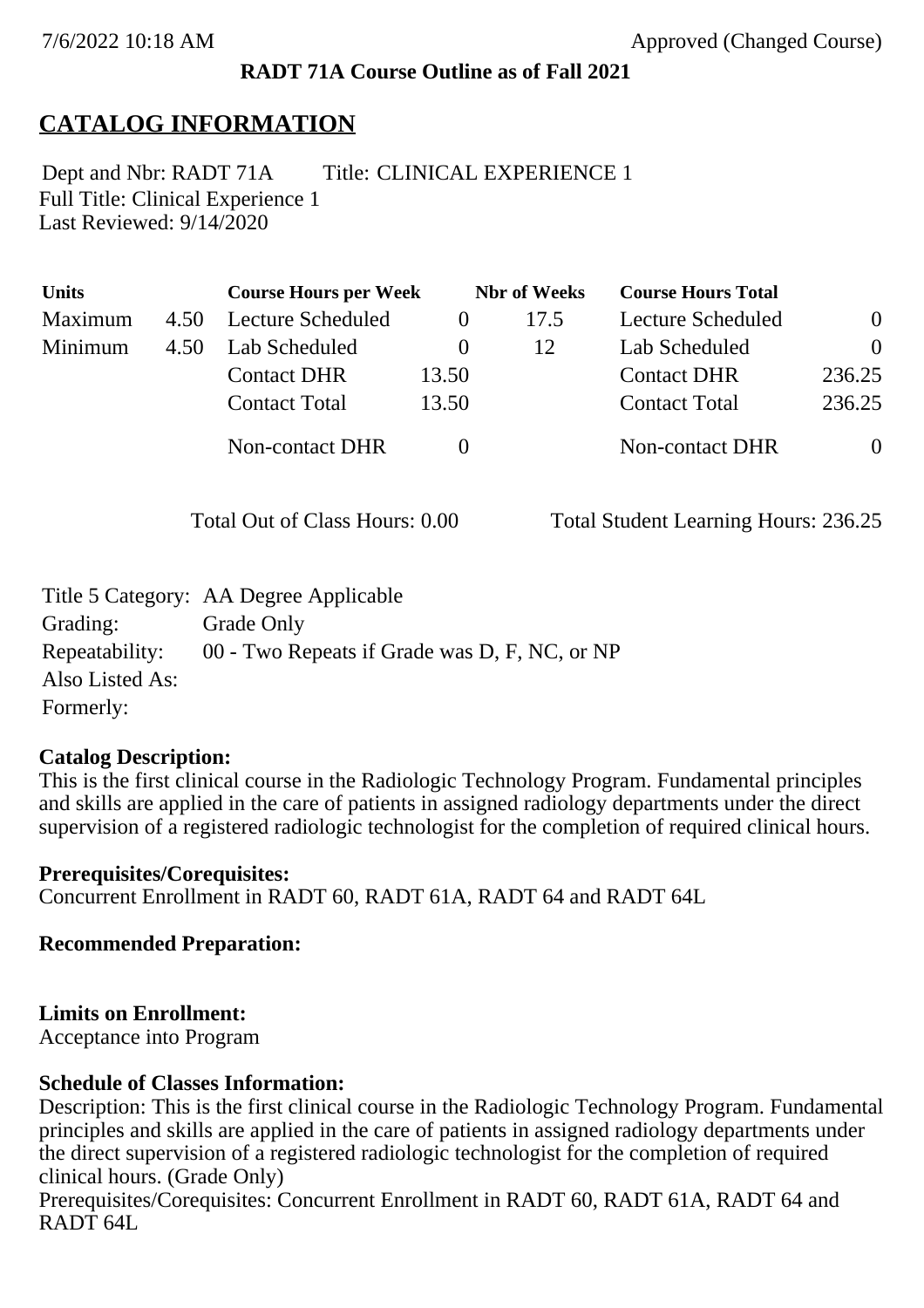# **ARTICULATION, MAJOR, and CERTIFICATION INFORMATION:**

| <b>AS Degree:</b><br><b>CSU GE:</b> | Area<br><b>Transfer Area</b> |            |           | Effective:<br>Effective: | Inactive:<br>Inactive: |
|-------------------------------------|------------------------------|------------|-----------|--------------------------|------------------------|
| IGETC:                              | <b>Transfer Area</b>         |            |           | Effective:               | Inactive:              |
| <b>CSU Transfer: Transferable</b>   |                              | Effective: | Fall 2016 | Inactive:                |                        |
| <b>UC</b> Transfer:                 |                              | Effective: |           | Inactive:                |                        |

**CID:**

### **Certificate/Major Applicable:**

[Both Certificate and Major Applicable](SR_ClassCheck.aspx?CourseKey=RADT71A)

## **COURSE CONTENT**

### **Student Learning Outcomes:**

Upon completion of the course, students will be able to:

1. Operate radiographic imaging equipment, and position patients to perform radiographic examinations and procedures with minimum radiation exposure for the patient, self, and others.

### **Objectives:**

Students will be able to:

1. Apply theoretical knowledge base, including physiological, pathophysiological,

psychological, and social concepts, in providing care.

2. Analyze patient care situations and apply appropriate care processes when assessing/gathering data related to patients' physical and mental conditions.

3. Analyze patient care situations and apply appropriate care processes when collaborating with the radiologic technologist and physicians for imaging purposes.

4. Communicate effectively in interactions with the health care team and with patients and their families.

5. Practice within the radiologic technologist Scope of Practice of professional/ethical standards.

6. Perform basic tasks expected of a radiologic technologist as a collaborating member of a multidisciplinary health care team.

7. Demonstrate critical thinking behaviors in planning and implementing patient care and imaging protocols.

### **Topics and Scope:**

I. Orientation to Clinical Settings

A. Physical environment

B. Fire, safety, disaster protocols, emergency codes, equipment.

- C. Policies and Procedures:
	- 1. Computer systems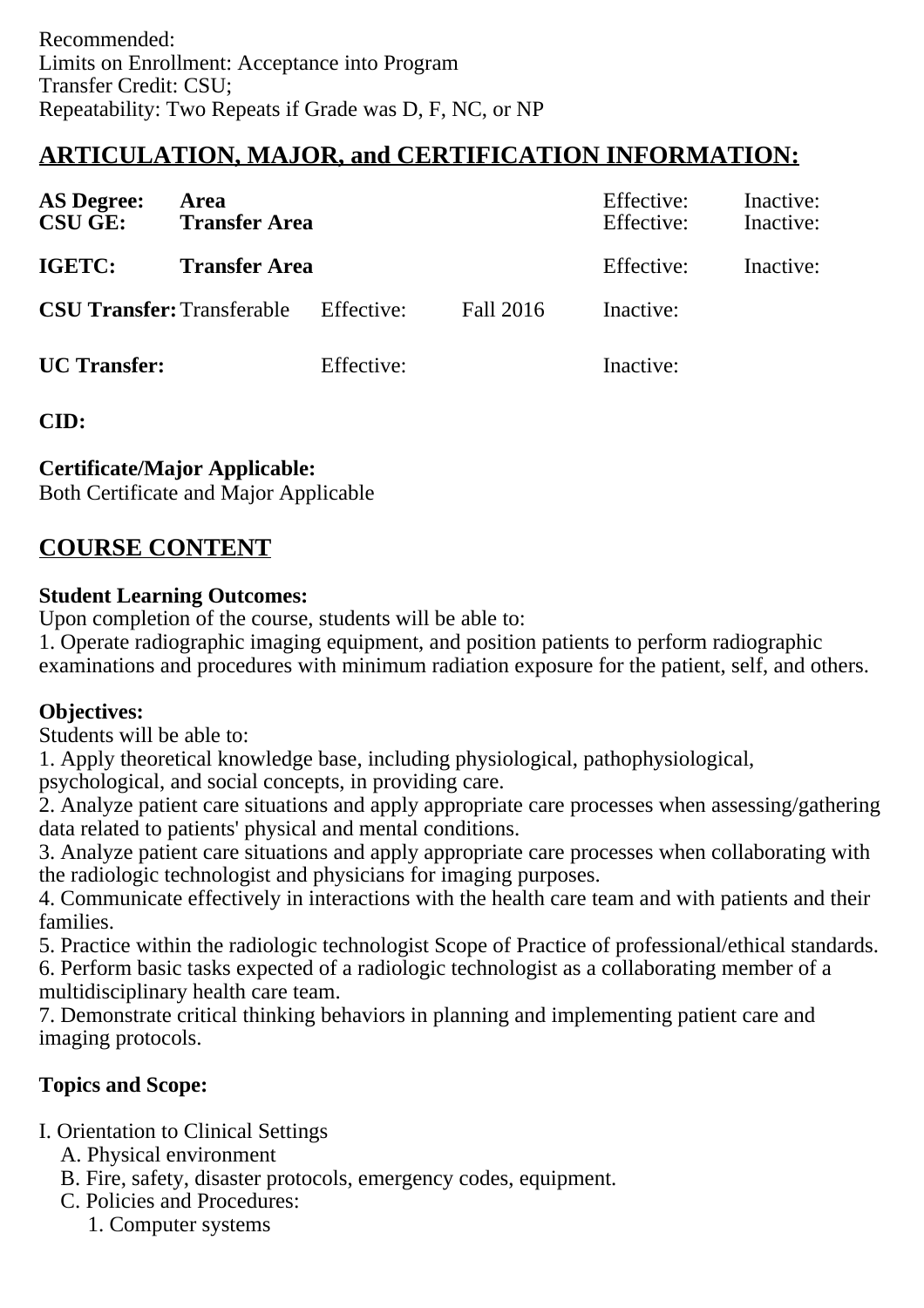- a. digital imaging
- b. health information system
- 2. Documentation with regards to imaging procedures
- 3. Health Insurance and Portability Assurance Act (HIPAA)
- II. Assignment Procedures
	- A. Room schedule
	- B. Rotation details
- III. Preparation for Patient Care
- IV. Error Prevention
	- A. Image analysis
	- B. Critical thinking
	- C. Evaluation of image quality
- V. Code of Ethics
- VI. Patient Rights
- VII. Standard and Special Infection Control Procedures
- VIII. Physical Assessments to Individual Patients
	- A. Current medical problems
	- B. Potential complications
- IX. Recognizing and Supporting Patients' Coping Strategies
- X. Management of Imaging Procedures
	- A. Routines and protocols for procedures
	- B. Patient supervisions
	- C. Critical thinking and adaptation to patients' needs.
- XI. Radiation Protection
	- A. Patients
	- B. Self
	- C. Others
	- D. As Low as Reasonably Achievable (ALARA)
- XII. Clinical Competencies
	- A. Mandatory
		- 1. chest
		- 2. abdomen
- B. Elective
- XIII. Basic Tasks of a Radiologic Technologist
	- A. Skill performance
	- B. Equipment use
	- C. Documentation

## **Assignment:**

- 1. Completion of 8 bi-weekly progress reports (not graded)
- 2. Completion of two mandatory clinical competencies: Chest and Abdomen
- 3. Completion of required 235 clinical hours
- 4. Completion of a final clinical evaluation

## **Methods of Evaluation/Basis of Grade:**

**Writing:** Assessment tools that demonstrate writing skills and/or require students to select, organize and explain ideas in writing.